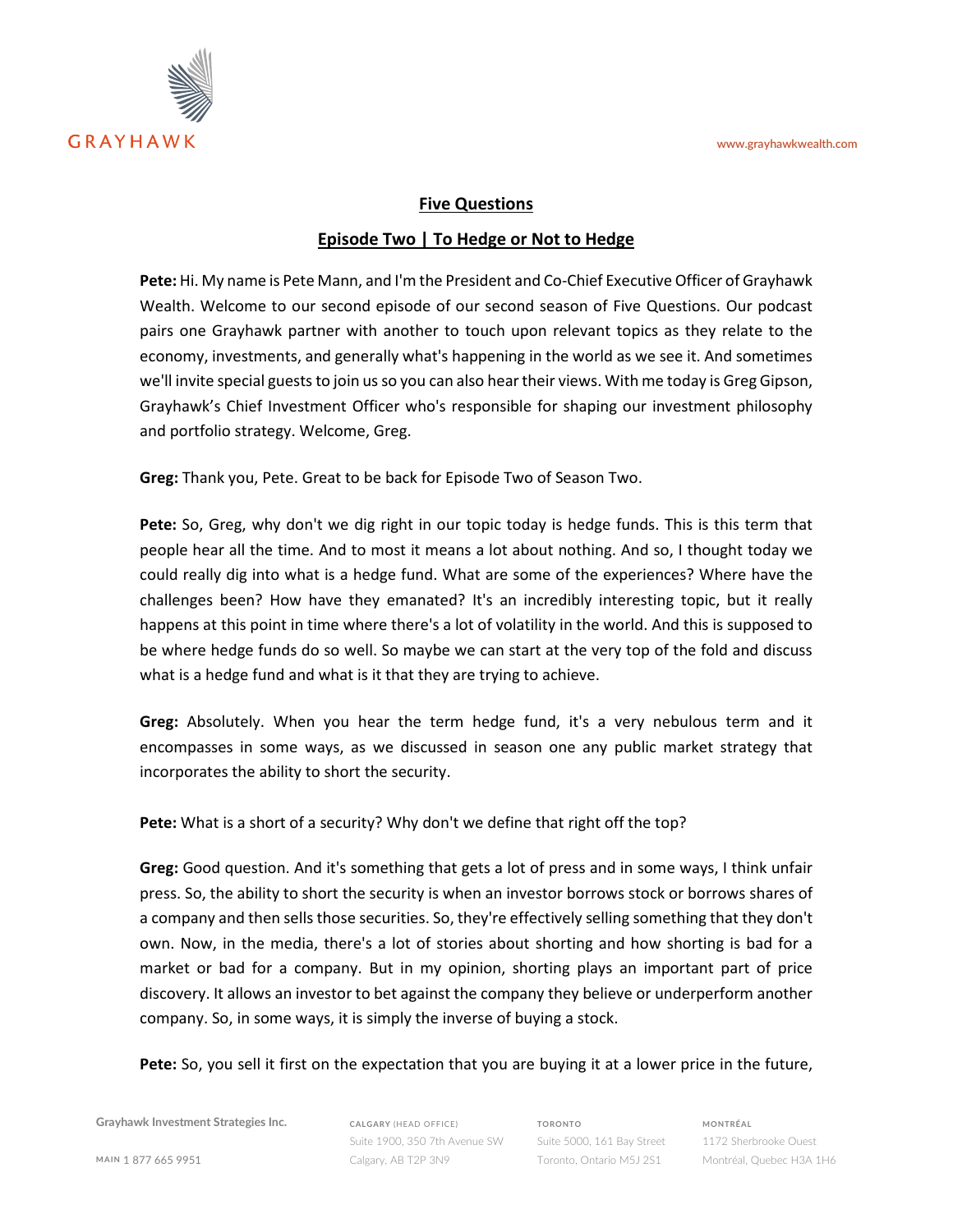which is, as you said, the opposite of what most people do, which is buying a security on the expectation that they will sell it at a higher price in the future.

**Greg:** Correct. So, a typical hedge fund, like any other actively managed strategy, is, is often targeting a return in excess of some reference level. And that could be cash, or it could be a public market index like the S&P 500. But because of their ability to short stocks, the volatility of their returns tends to be much lower in broad public markets. Within hedge funds, and again, it's this all-encompassing term that covers a myriad of different strategies. But the types of strategies that we look at within hedge funds would focus on three different categories. One would be market neutral funds, so this would be like Millennium International. These are funds or strategies that are looking to generate positive returns without taking on any directional market risk. And what that means is if the market goes up or the market goes down, it has less of an impact on their returns. The second broad category is an activist or event driven strategies. So, this would be the Pershing Square's or the Third Points of the world. And in this case, they're looking to generate positive relative returns often to, again, an index like the S&P 500 by seeking to effect positive change in publicly listed companies. The third broad category, and these are often the ones that get the most press are long-short funds. So, examples of these would be like a Case Capital or Tiger Global. These are strategies that are looking to generate positive returns effectively through relative value. So, they buy stocks they believe will outperform, they short stocks that they believe will underperform. And again, not just stocks, but bonds credit across the entire spectrum of investable options.

**Pete:** That's great. Really helpful. And as you said, it really is this very broad base. There are so many. There are statistical hedge funds. There are as you said, it's gotten to the very minutia of detail and differentiation and segmentation. That's very helpful. Thank you very much. So why don't we talk a little bit about hedge funds and performance because in the early days, the days of Michael Steinhardt, in the late seventies and early eighties, these funds were largely much smaller and there weren't nearly as many of them. And so, the ability to outperform was far greater in that period of time. Now, the efficiency of information played a role in that. The edge of knowledge and understanding and more disclosed information about what the goings on were in a company. But they go to the very heart of why there was so much outperformance. The fee structure has also played a very big role, which I know that you'll talk a little bit about, but maybe you can talk about why the last decade has been so challenging for hedge funds.

**Greg:** It's an interesting question, and I think that it raises some good topics. The first you nailed flat out, which is what I think the benefit of hedge funds, is effectively information arbitrage. So,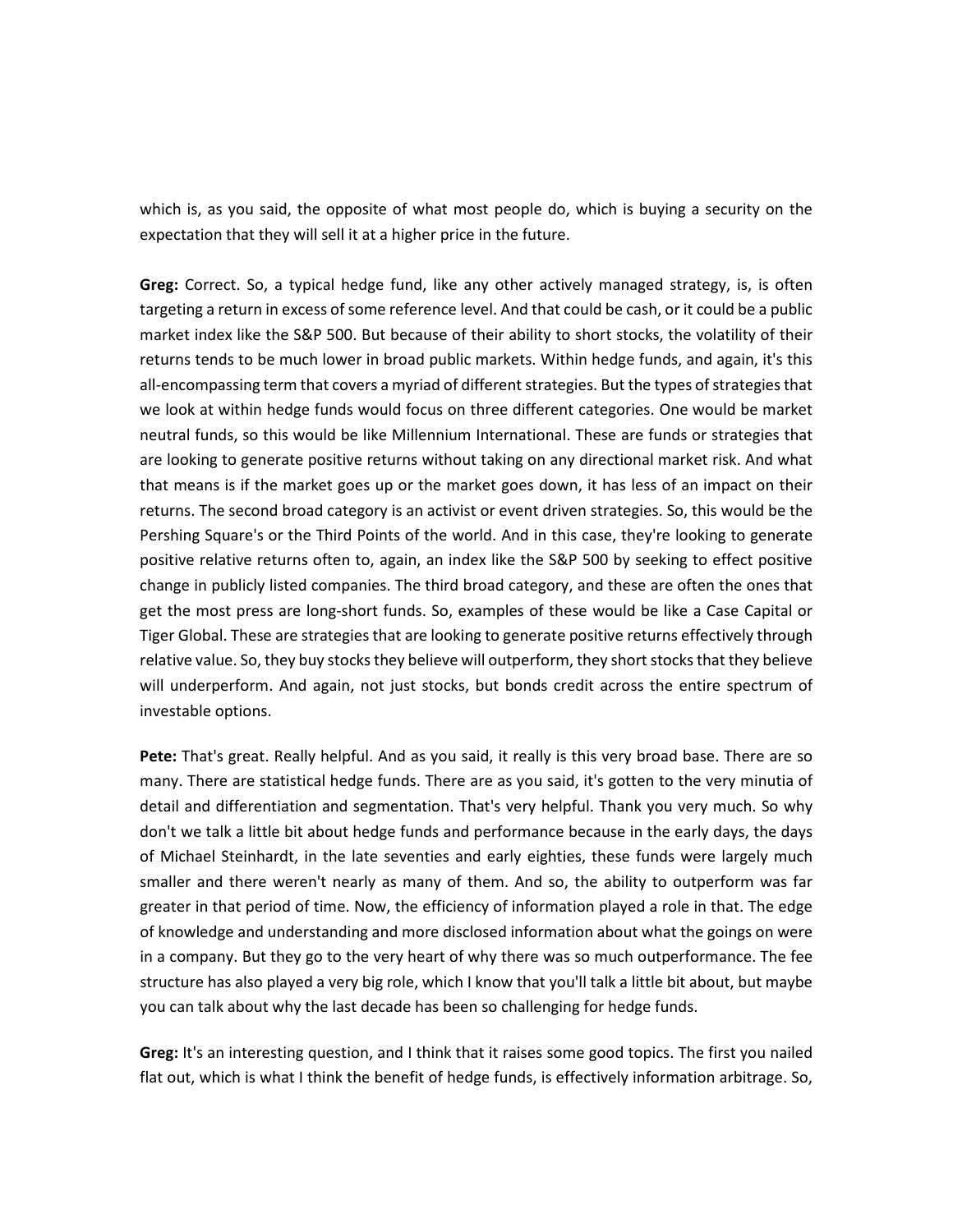capitalizing on information that you are able to acquire, that other investors are not. What has happened certainly since the seventies, certainly over the last decade, is that information has become much more commoditized, and the disclosure of information has brought a large amount of regulatory oversight and control. So, the edge that hedge funds have had has diminished over time. And what it has done is effectively pushed more and more strategies into similar positions. So, you'll still hear words like crowding, so a lot of investors in the same position. It's also pushed many hedge funds down into smaller cap securities where there is a disjoint or an informational advantage that an investor can take. But there's also a much higher level of volatility. With this increased competition, you've also seen many stories out. In fact, there was one out last year about bad actions by hedge funds. So, the negative rent seeking of trying to acquire information through nefarious means certainly gains headlines around the world. And yes, the fee structure, I think, you know, is part of that challenge as well. But it's really a compression of the fee structure as a result of this diminished informational advantage that the hedge fund complex has traditionally had.

**Pete:** You know, maybe and I would just add, I think probably two other really important points. The fee structure has been so beneficial to the manager that more and more people have gone to sort of start their own hedge fund. And of course, there are a few greats in the world, but there are not thousands of them. And so, the reality is, is that, you know, you revert very quickly to the mean when the preponderance of people that are entering are not significantly better than the next person.

**Greg:** Absolutely. And the average hedge fund then typically underperforms and as they grow, the ability to implement that informational advantage diminishes with size. So, in effect, many hedge funds can find it challenging that they then become an acquirer of client assets as a fee revenue source as opposed to an outperformance revenue source. Right.

**Pete:** No question about that. We've seen that too many times to count. So, Greg, maybe the most important question I have is how it in the environment is in which we're in today where there is obviously heightened volatility and as a collective, that is typically where hedge funds have proven themselves to add more value, they lower the volatility of the clients returns stream, thus reducing the potential for losses while simultaneously being able to capture returns in both securities that are going up and securities that are going down. So, could you share a little bit with us what has really changed fundamentally to the environment in which we're in today that should enable high quality hedge funds to add value to portfolios now and into the future?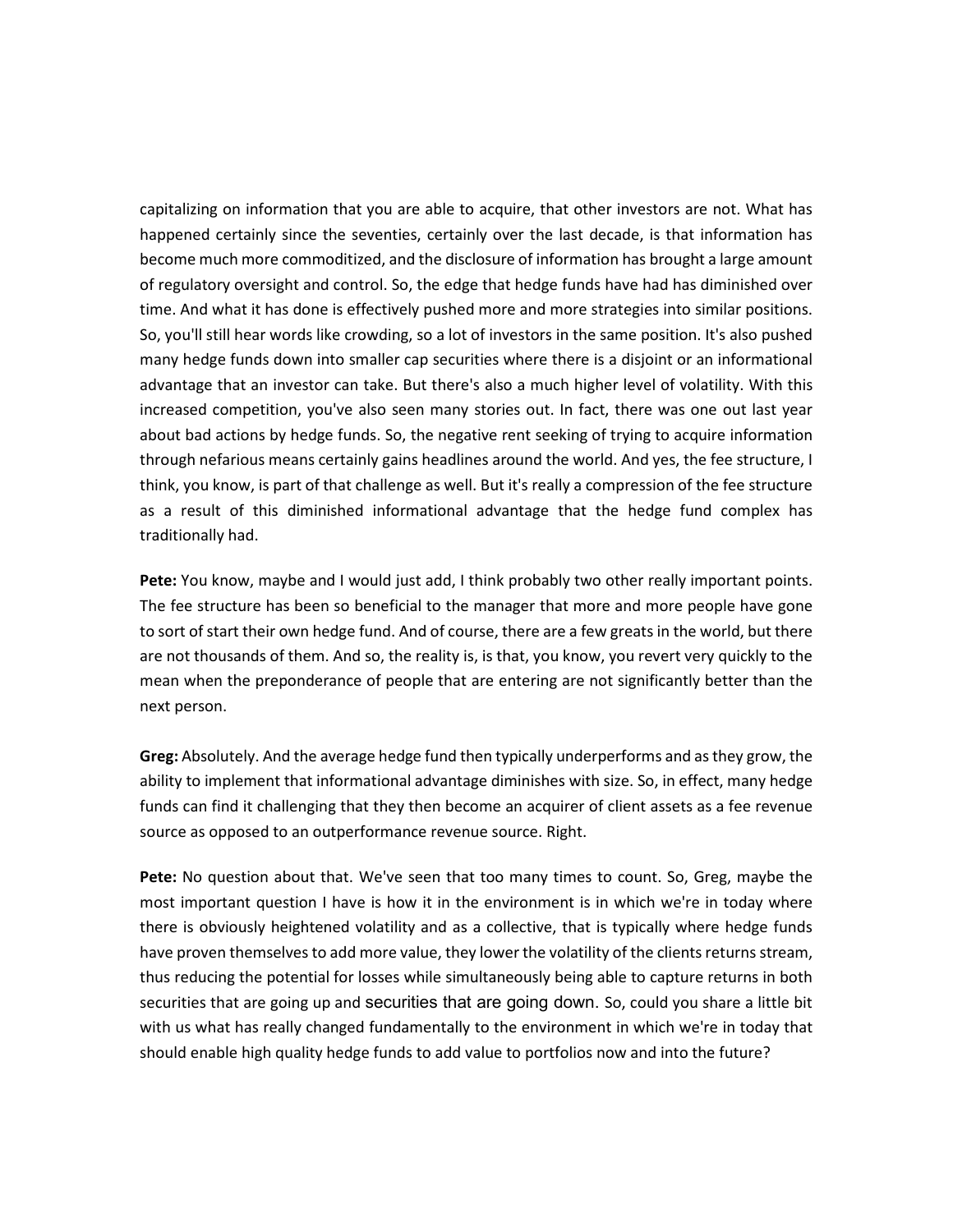**Greg:** Well, Pete, I feel like you set me up to use one of my favorite quotes, which is buy into the sound of cannons sell into the sound of trumpets. For sure, though, there are certainly many opportunities that exist in the market today. And when you look at over the last decade, the last 15 years, 14 years of a strong bull market in public market equities, it can be very challenging for these types of strategies. Shorting into a rising market is a challenge, and the media does everyone a disservice in that in the hedge fund space, they will often compare hedge fund returns to an index like the S&P 500. The S&P 500 in a year when it is up 20 or 30%, you should not expect your hedge fund strategy to outperform. It is not designed to do that. What it is designed to do, as you correctly indicated, and I would agree, is provide that level of return at a reduced level of volatility. So, the ability to short, the ability to have a reduced impact on the direction of markets can function as a shock absorber during periods of market stress. And certainly, the last three months, maybe even the last four months have been an environment, certainly with increased volatility, the potential for lower returns, certainly in the short to medium term after the last three years of excess return in public markets. And also, what we're seeing is an increase in and again, we don't like using fancy words, but I'll use them and then describe them, words like increased dispersion or less correlation. So, in a market where everything is going up together, separating the wheat from the chaff can be very challenging. But in markets where you don't have that coincidence in movement or you have a greater dispersion or difference between returns presents that potential to capture alpha or excess return, both on the long side of portfolios as well as the short side of portfolios.

**Pete:** It really is an environment where when people get nervous like we've seen over the last couple of months in particular. For great hedge fund managers, they see it all as opportunity because the Nirvana state for them is an environment that is actually quite muted in terms of tailwind of returns, markets going up meaningfully. But as you said, there is a very, very dispersed differentiation in how returns can be captured such that they're able to add value in those pieces. And so, it is a very interesting time. And when you look at the world today, it's without a doubt the reason why we are contemplating this as an ever-growing component of our clients' portfolios. So maybe with that we can jump a little into us specifically, Grayhawk, and why don't we talk about how we construct a portfolio as it relates to hedge funds? We have typically not gone and put a large portion of any one client's capital into a specific hedge fund. We've designed a strategy around it. Maybe you can talk a little bit more about that.

**Greg:** Yes, I think similar to any strategy and really any stock putting all of your eggs in one basket can be quite challenging, particularly in the hedge fund space. Any one strategy could have a bad quarter or a bad year. So similar to building a diversified exposure to public market equities or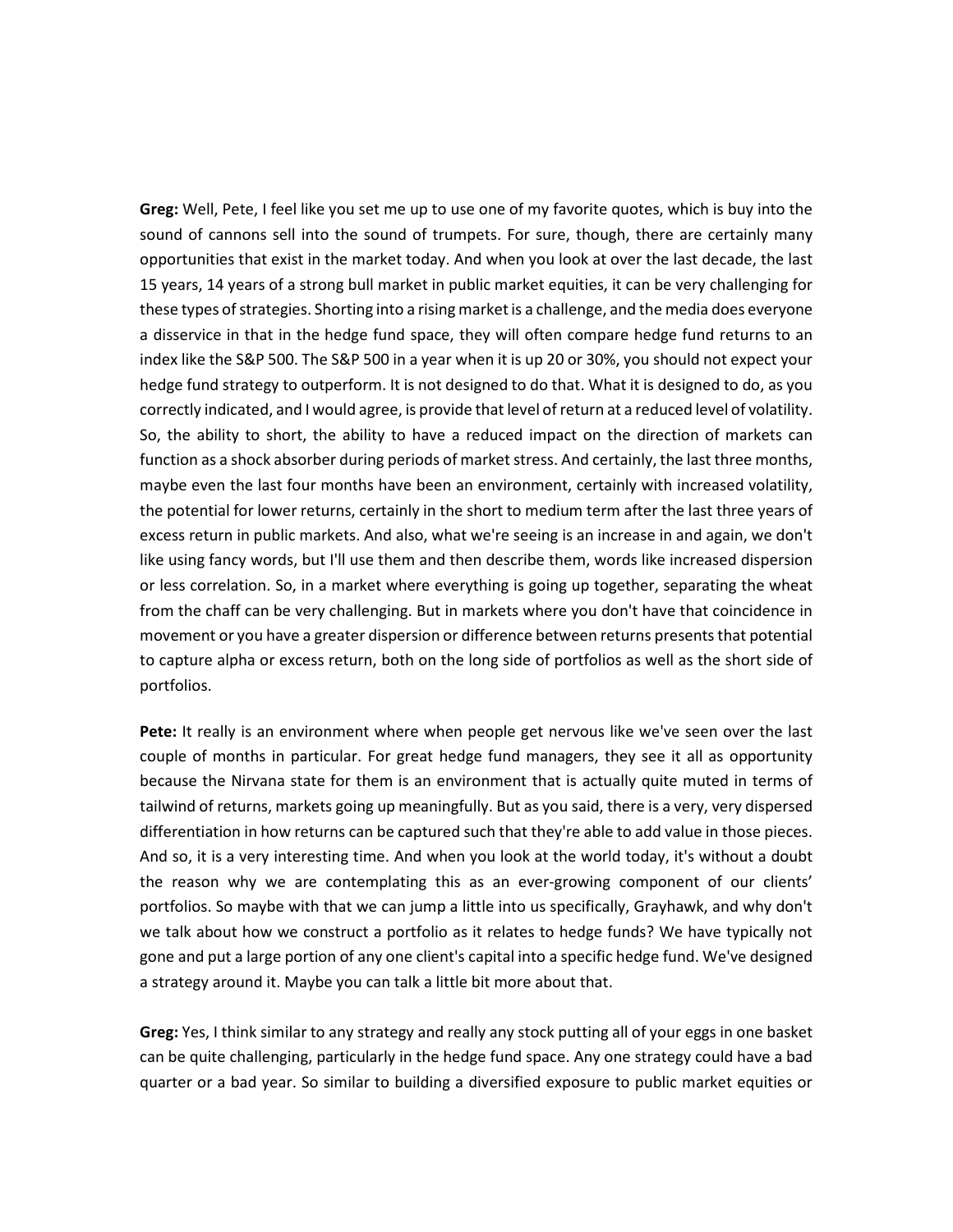public market fixed income. We believe having a similar approach to hedge funds provides a more consistent return stream. Our focus in constructing our hedge fund portfolio is on building a total return-oriented portfolio.

**Pete:** Why don't you define what a total return portfolio means?

**Greg:** Absolutely. So again, you know, I find I'm using words now that we say we don't use so think of, think in return spaces is how much money are we going to make. A total return portfolio is the absolute dollar level that you target. So, if you have \$100 and your total return objective is an 8% return annualized, it means that in year one you would expect to make \$8 and you would have \$108. In a relative return portfolio, it's exactly like it says it is. It is relative to something else. So, this is how the typical public market equity portfolio would be managed. Think of U.S. equities, a U.S. equity manager may manage their portfolio relative to the S&P 500. The focus is not on the absolute return of the strategy. It's on the excess return of the strategy relative to its benchmark, in this case, the S&P 500. So, when we construct our portfolio what are we looking to solve for our investors? Three main pillars: access, analysis, and portfolio construction on the access side, we're looking to partner with world class managers who are typically not available to investors and bringing them into our portfolio. Here are the challenges investors face. Right. It's always access opportunity analysis. Can you find it? Can you access it? Will they let you in? Those are the challenges that investors face, whether it's hedge funds, public market equities all the time. On the analysis side, we incorporate proprietary modeling founded in data science and machine learning, with a focus on finding opportunities that have specific fundamental attributes and a sustainable level of performance, which cannot be replicated. And in portfolio construction, we're looking to pull all of these pieces together to build a diversified portfolio backed by in-depth research, backed by independent due diligence to provide investors with a more consistent, smoother level of returns in a hedge fund investment portfolio. The challenge of investing in hedge funds is similar to the challenge investing in any fund. It's finding those managers that can consistently add value, can consistently add excess return to your overall portfolio. Our goal is to separate the wheat from the chaff and bring to our portfolio world class managers who can consistently add value over time through different market cycles and different market environments. The role of hedge funds in an overall portfolio can really function as a means of charting a smoother course through choppy seas.

**Pete:** There is an exclusivity and accessibility component to all of this. There are not a lot of great hedge funds, and by the very nature of there not being a lot of them, it means that it's hard to get in the ones that are very good because there are so many that are average and below. And I think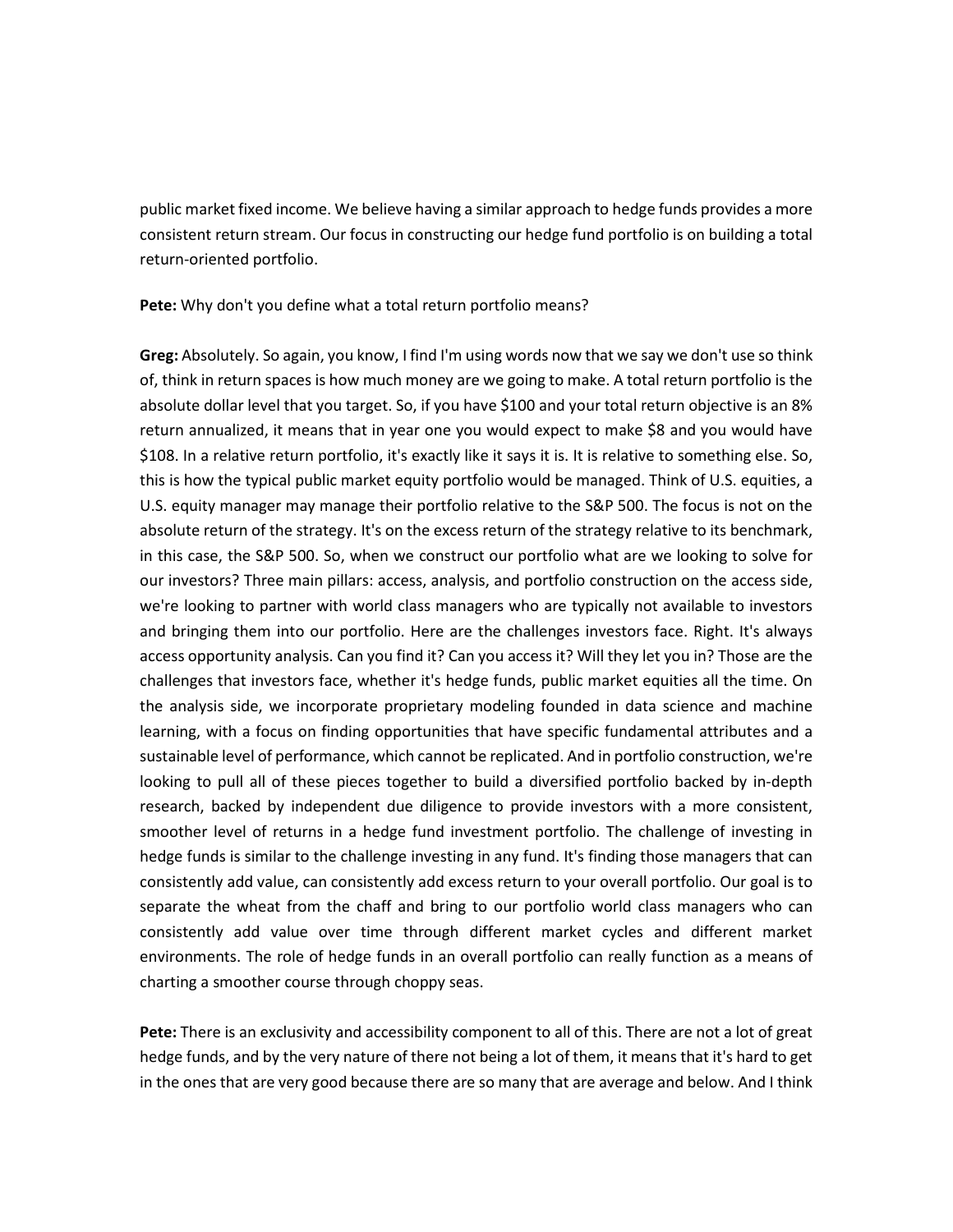from our perspective, spending the time doing the fundamental work that enables us to source that, and then it's all well and good to know who the great managers are. It's quite another to be able to get access, to be able to utilize them in your portfolio for a more optimal outcome.

**Greg:** So, when we think about portfolio construction, think back to our first question, really having those three main pillars: market neutral, activist event, and long short. The core of our portfolio, the ballast, so to speak, or the anchor is built around market neutral strategies. It's designed that way in order to not have a degree of variability with whether markets go up or go down and is built around strategies that have shown a consistent level of return over time. So again, think of a manager like Millennium International, from inception, that strategy net of fees has annualized in excess of 13% at an annualized level of volatility of around 4%. Think of it this way for every dollar of risk you spend, you get more than \$3 in return when you compare them to the S&P 500 over the same exact time frame, S&P 500 has returned about 10% with about 15% volatility. So not only has Millennium, and again market neutral strategy outperformed in return space, it has done so at a materially lower level of volatility. That is what we want to build the core of our portfolio around are strategies, like Millennium and others in the market. Now because we have that lower volatility component of the portfolio, it allows us then to allocate risk to other strategies that may have an exposure to public market equities. This would be activist or event driven strategies. So again, think of Pershing Square Bill Ackman's Fund. Again, from inception, that strategy net of fees has annualized almost 16% over the same time period, the S&P 500 has annualized around 10% at about the same level of volatility. So that ability to add consistent alpha is something that we want to add to the portfolio but do so in a very well managed approach to risk.

**Pete:** And if I can say it sounds like you're also aggregating the piece that is Millennium, for example, and the piece that is Pershing Square and adjusting the total volatility of the portfolio and return, but also changing, you're kind of pivoting the curve around the input that is risk. Is that a fair assessment?

Greg: Absolutely. So, combining all of these pieces, including the ones I will speak to on long short, you can actually construct a portfolio that has the risk profile of market neutral. But the return profile that is closer to public market equities. So, it is capturing for every dollar of risk you invest, it's capturing a relatively higher degree of return. And the third piece I would mention is in long short. So again, long-short equities, you know, simply buying stuff that goes up, selling stuff that you hope goes down or at least does not perform as well. And in that space, we are investing in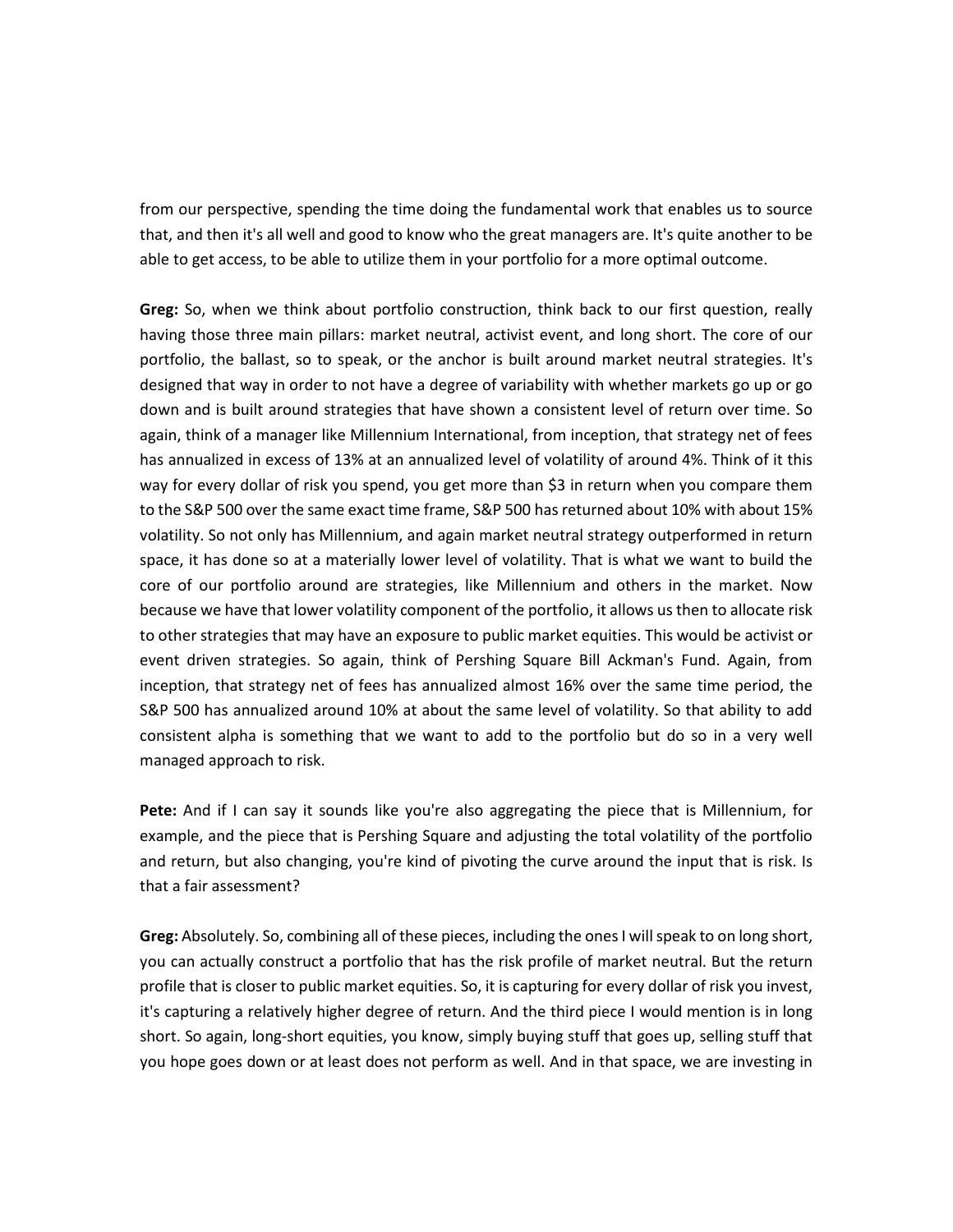very targeted exposures. One of our current positions is with Caius Capital. It is a London based fund focused in long, short distressed. As you can imagine, this type of market environment is truly an opportune time for them. Similarly, their return from inception is upwards of 14% annualized net of fees. The S&P 500 over that time frame is upwards of 16%. So yes, the news media will tell you in this particular case it underperformed the S&P 500. It is important to remember is Caius has done so at two thirds of the volatility of the broad market. When you take all of these different pieces and put them together into an overall portfolio, you end up getting diversification. But more importantly you end up getting the potential for long term returns similar to or in excess of public markets. But a materially lower level of volatility. So that downside protection or the lower exposure of markets when they go down, allows you then to compound at a higher rate in the future.

**Pete:** Maybe another important aspect to all of this is that it being a component of the portfolio, it also affords you the ability to assume risk or volatility in other parts of the portfolio that you might not otherwise be able to do without this as a component. Is that a fair question?

**Greg:** Absolutely. So, when you think of the top of the house of a portfolio, so if you are investing across public market equities, fixed income, and hedge funds. This component can actually provide the return, but more importantly, the risk protection or the ballast of your portfolio against your public market exposure.

**Pete:** And then in this current environment, it's easy and clear to see why this is an ever-growing component of a client portfolio at Grayhawk.

**Greg:** Absolutely, yes. So, in this environment, rising interest rates, increased inflation, increased volatility, of markets, having a piece of the portfolio that can be that balanced is important. And traditionally, that protection has been in the form of public market fixed income, but given, again, rising interest rates, elevated inflation, public market fixed income has been challenged, and we would expect to continue to be challenged in certainly in the short to medium term.

**Pete:** Greg, for our final question of the day, I wanted to ask you something a little bit more personal as we try to deal with this question. And clearly, we are in a period of incredible volatility and uncertainty in the world. We have just finished a pandemic. We now have this crisis going on in the Ukraine. How is it that you are able to remain this level of steadiness and calm in terms of the decision-making process around a portfolio? Because it is very easy to get fraught with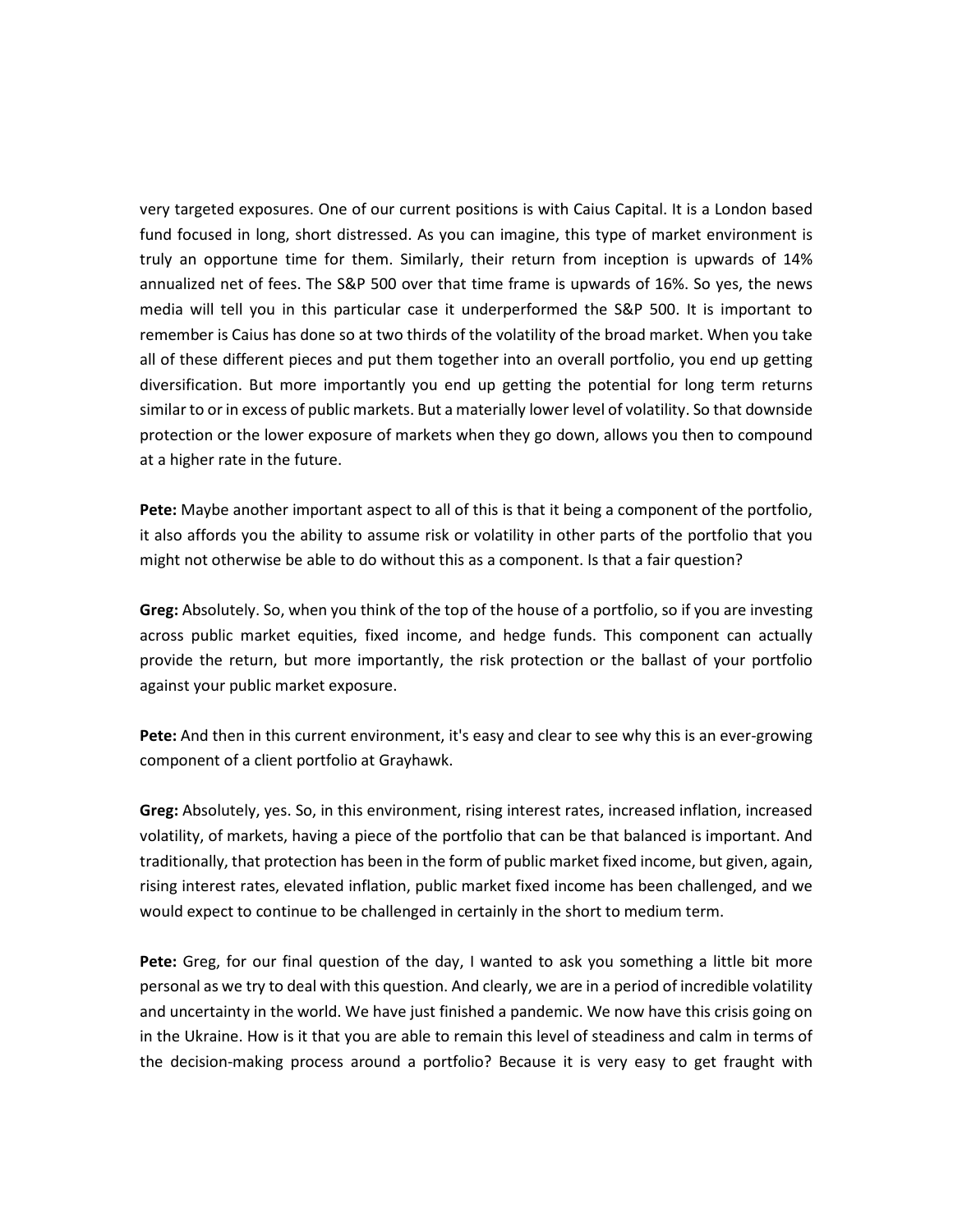nervousness and uncertainty. What are some of the things that have enabled you to be able to remain calm? And how do you really think about this through such an optimistic lens?

**Greg:** I started my career in the mid to late nineties, and so I was introduced very quickly to the dot com bubble in the late nineties. I spent ten years in Japan where markets only went one way.

**Pete:** In which way was that the way you go?

**Greg:** The way you don't want. And so, and now for the last 12 years I have been here in Canada, which has been arguably one of the strongest periods of market performance in in history. And I think what is important to remember is similar to charting a course at sea, you know where you are, you know where you want to get to. You know that at some point in time you are going to hit a rough patch or choppy seas. But having an investment portfolio that provide to you the ability to get from where you are to where you want to be provided protection during these periods of stress or frothy markets or frothy sea, being able to tactically adjust your sales to capture those tailwinds during periods of stress allows one to have a much more discipline and consistent investment experience. Emotion can be one of the biggest challenges to long-term investing and think of it similar to your life. As you grow up, as a child you are very optimistic, the world is your oyster, you meet people, people come into your life, come out of your life. You want to learn from all of those experiences. There will be highs and lows but at the end of the journey, you want to be able to look back and say, I have done what I set out to do. And it is not always the path you think you'll follow that you end up on. And similar in investments, you know with certainty, you will follow a course that will have ups and downs how you react and how you manage through periods of stress ultimately determines where you end up at the end of the game.

**Pete:** I think one of the things that both you and I have learned through the decades in this business is that there has to be an underlying basis of optimism. Effectively, what you are doing when you purchase a security or a business is you are present valuing the next 50 years of its cash flows and if you believe that they are going to be declining in the future, why on earth would you ever deploy that capital? And so, I think one of the things that's most important is the rationality that comes from understanding how a business builds and grows over time and the benefits that accrue to the shareholder. Those are not things that people contemplate in the midst of panic and crisis. What they worry about is what they have will go to zero. And invariably, things very rarely go to zero. In fact, the world has not yet ended, nor do we expect it to anytime soon. I think there's a really, really important element to being able to sort of keep your wits about you when the rest